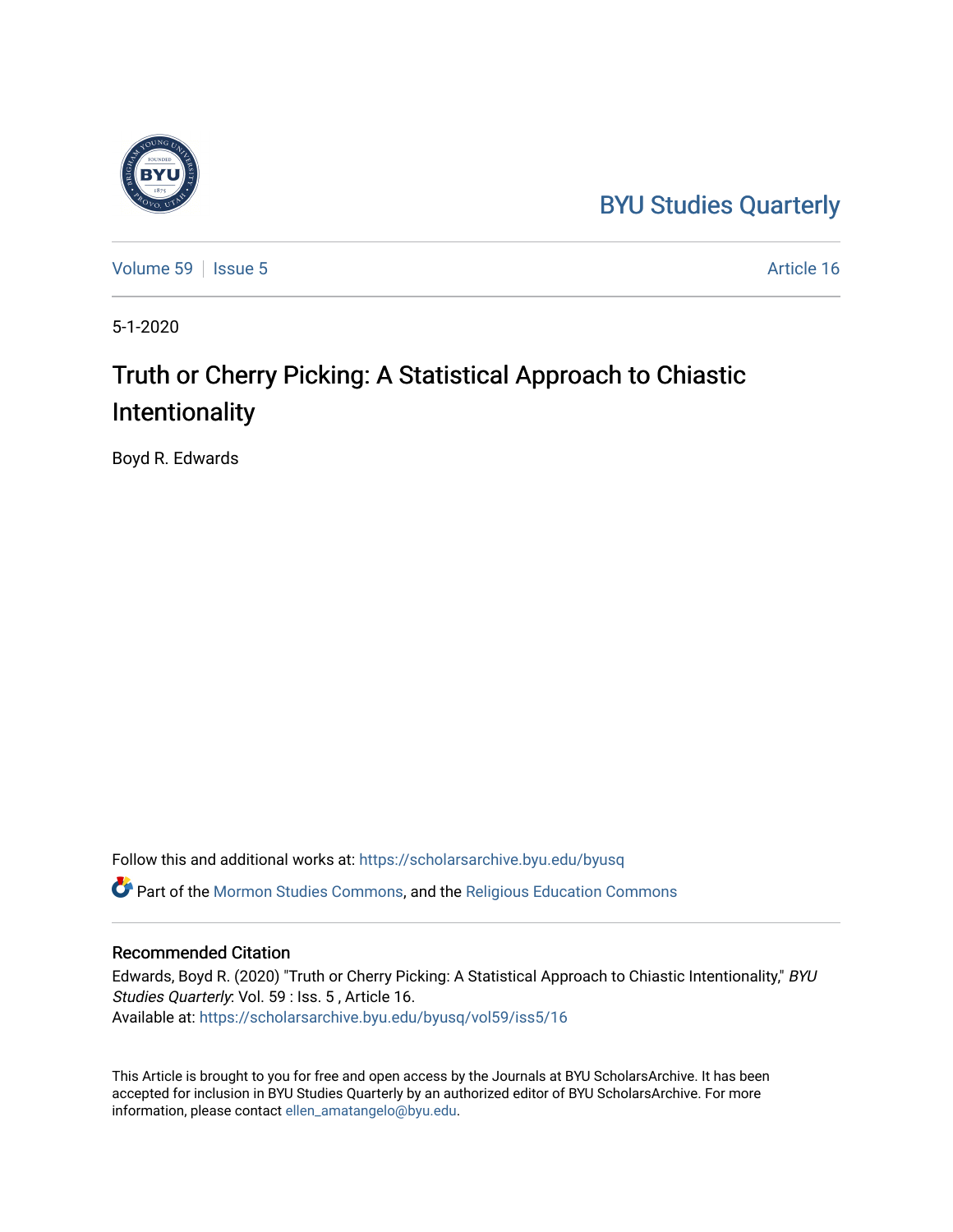# **Truth or Cherry Picking A Statistical Approach to Chiastic Intentionality**

*Boyd F. Edwards and W. Farrell Edwards*

Chiasmus is an ancient inverted-parallel literary form that states a number of literary elements and then restates these elements in reverse order. For example, Matt 10:39 is a simple two-element chiasm:

Example 1: Matt 10:39

A He that **findeth his life**

- B shall **lose it**:
- Bʹ And he that **loseth his life** for my sake

### Aʹ shall **find it.**

This verse has two appearances of element A  $\lceil \text{``find(eth)} \rceil$  his life (it)" and two appearances of element B ["lose(eth) his life (it)"], arranged in the inverted parallel form, ABBA. Examples of chiasmus can be found in many ancient and modern works.<sup>1</sup>

Chiasms can be separated into two groups: "intentional" chiasms whose authors intentionally applied the chiastic form during composition and "inadvertent" chiasms whose authors did not. Intentionality is important because without evidence of intentionality, conclusions drawn from the chiastic analysis of a text might not reflect the meaning intended by its author.

The only way to know for sure about the intentionality of a chiasm is for its author to state whether he intentionally applied the chiastic form during composition. In many cases of interest, no such statement exists, and scholars are left to assess intentionality using only the text of the chiastic passage itself. To this end, several scholars have proposed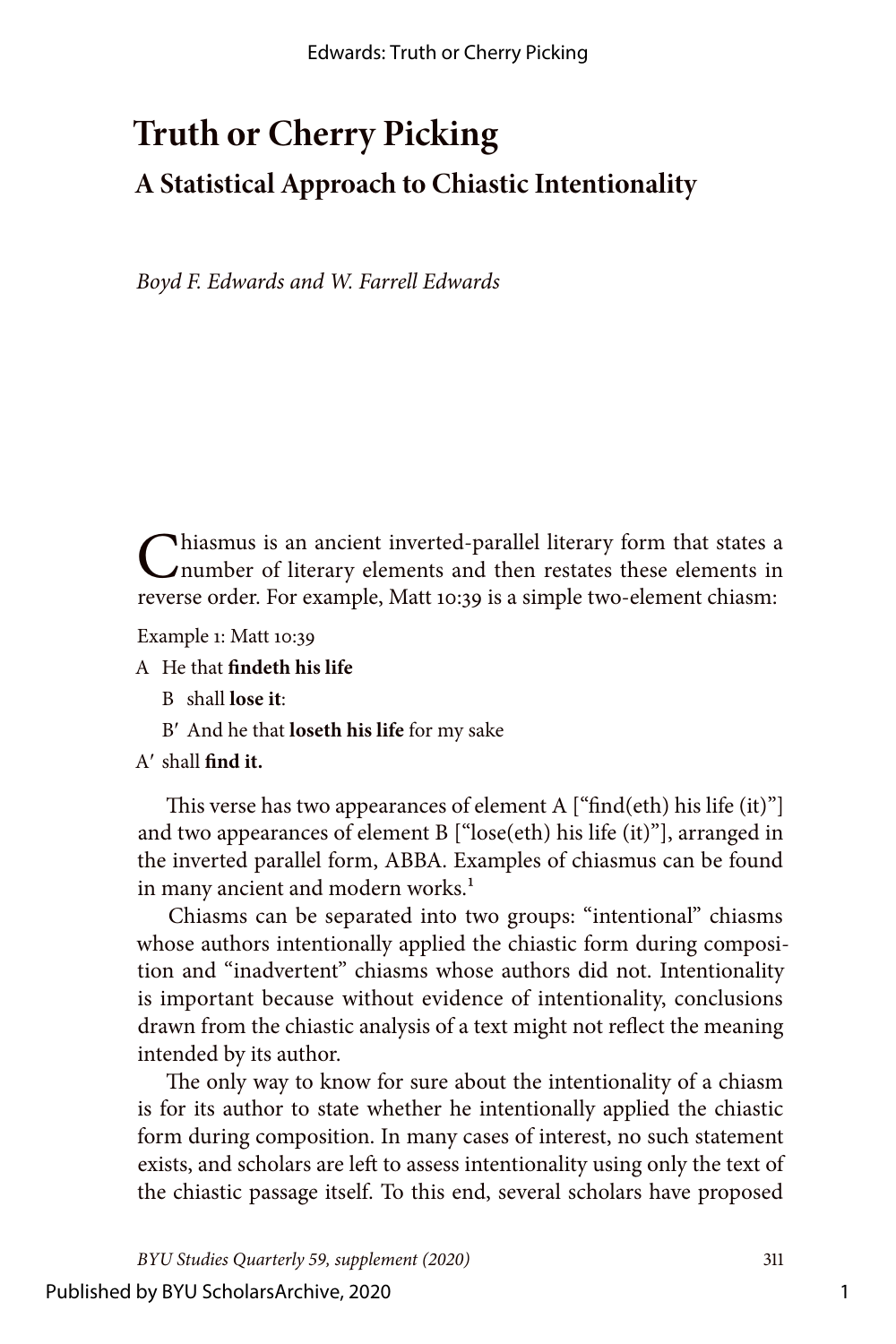criteria for evaluating chiasms,<sup>2</sup> and we have introduced statistical tools for such evaluations.<sup>3</sup>

In this paper, we apply these tools to a chiasm in a physics abstract to demonstrate the importance of including all repeated literary elements in the analysis.

The following chiastic structure can be found in the abstract of a physics research publication written by one of us (B. F. Edwards).4

Example 2: Physics Abstract, Take 1

A Poiseuille **flow** between parallel plates advects

- B **chemical reaction fronts,** distorting them and altering their
	- C **propagation** velocities.
		- D Analytical **solutions** of the cubic reaction-diffusion-advection equation
			- E resolve the chemical concentration for narrow **gaps,**

Eʹ wide **gaps,** and small-amplitude flow.

Dʹ Numerical **solutions** supply a general description for fluid flow

Cʹ in the direction of **propagation**

Bʹ of the **chemical reaction front,**

Aʹ and for **flow** in the opposite direction.

Example 2 shows two appearances of element A ["flow"], two appearances of element  $B$  ["chemical reaction front(s)"], two appearances of element C ["propagation"], two appearances of element D ["solutions"], and two appearances of element E ["gaps"]. Example 2 is an example of a "simple" chiasm, that is, a chiasm in which each repeated element appears exactly twice in the passage, and in which each pair of elements fits the chiastic form. For example 2, the chiastic form is ABCDEEDCBA, which states five elements in a particular order and then restates these five elements in reverse order.

Statistics can, in some cases, shed light on the intentionality of proposed chiasms. To do so, we consider random rearrangements of the repeated literary elements in a chiasm and calculate the likelihood *L* that one such rearrangement will be chiastic. Such likelihoods are expressed as numbers between 0 and 1. Values of *L* that are smaller than 0.01 can be considered to give strong evidence of intentionality because fewer than 1 in 100 rearrangements will be chiastic, on average. Such likelihoods are small enough to give reasonable confidence that the chiasm resulted not by chance, but by design. Values of *L* that are larger than 0.1 can be considered to give no evidence of intentionality because more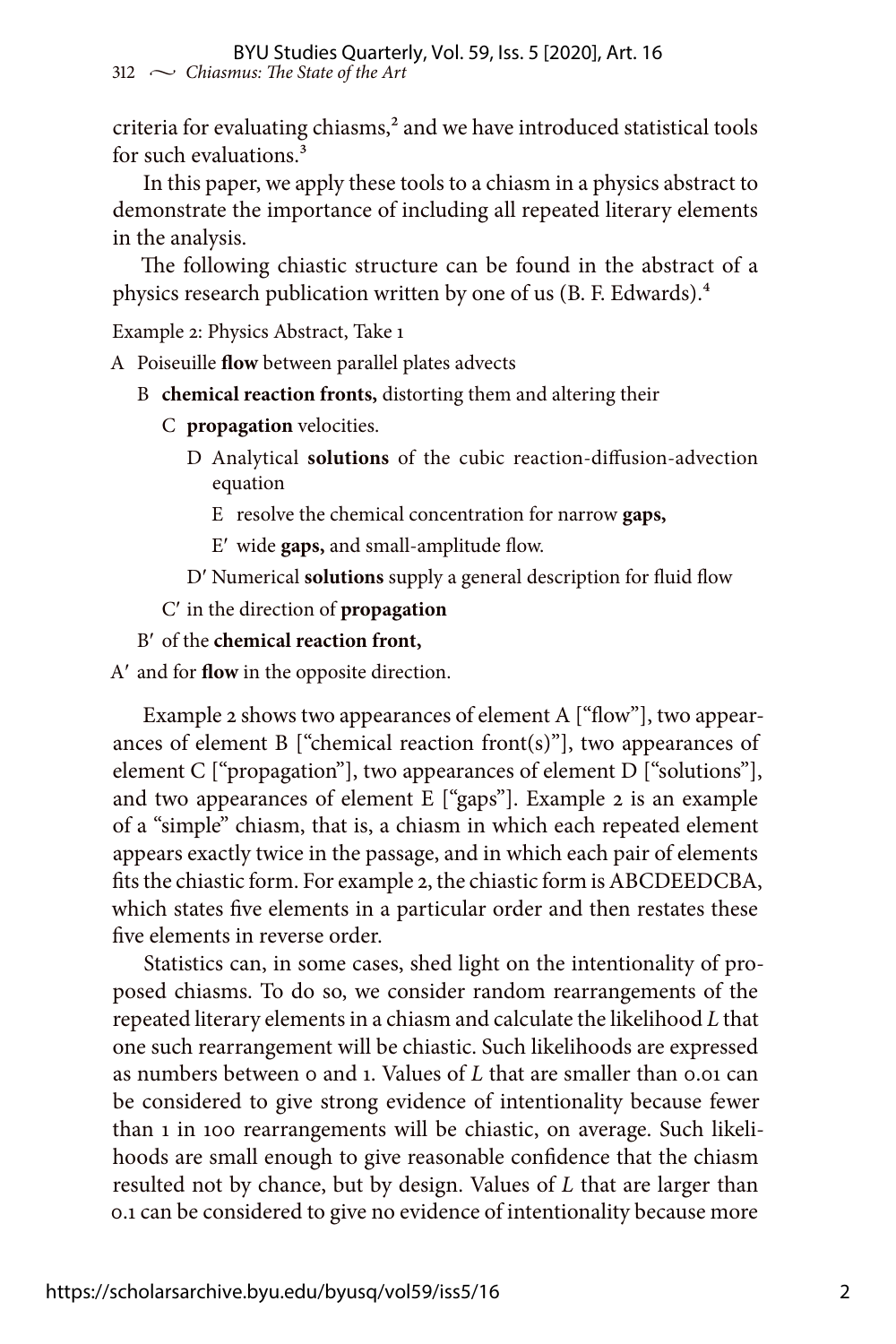than 1 in 10 random rearrangements will be chiastic, on average. Values of *L* between 0.01 and 0.1 can be considered to be inconclusive. Sometimes, this inconclusive range is replaced by a single cut-off value of 0.05, with *L* values smaller than this cut-off considered to give evidence, and *L* values larger than this cut-off considered to give no evidence.<sup>5</sup> Whatever system is adopted, the smaller the *L* value, the stronger the confidence that the chiasm resulted not by chance, but by design.

For example 2, the likelihood that random rearrangements (such as the non-chiastic arrangement DAEBCEDCAB) will be chiastic is *L* = 0.0011.6 This value is well below 0.01 and therefore provides strong evidence of intentionality.

The problem is that this chiastic structure was not actually intentional! B. F. Edwards asserts that he did not consciously, intentionally, or deliberately apply the chiastic form in writing this abstract.

Some suggest that writers who know about the chiastic form, as B. F. Edwards did when he wrote this abstract, might incorporate this form subconsciously into their writing.<sup>7</sup> To be successful, such a process would need to be powerful enough to modify the conscious process of writing and rewriting in search for a logical organization of ideas, so that the end result would be chiastic. B. F. Edwards doubts that such a subconscious process was at work.

A simpler explanation for the chiastic structure of this physics abstract is revealed by accounting for all repeated elements in the text:

Example 3: Physics Abstract, Take 2

A Poiseuille **flow** between parallel plates *(F) advects*

- B **chemical reaction fronts,** distorting them and altering their
	- C **propagation** velocities.
		- D Analytical **solutions** of the cubic reaction-diffusion- *(F) advection* equation
			- E resolve the chemical concentration for narrow **gaps,**

Eʹ wide **gaps,** and small-amplitude *(A) flow.*

Dʹ Numerical **solutions** supply a general description for fluid *(A) flow*

Cʹ in the *(G) direction* of **propagation**

#### Bʹ of the **chemical reaction front,**

Aʹ and for **flow** in the opposite *(G) direction.*

Besides the appearances of elements A, B, C, D, and E that fit the chiastic form (in bold face, also shown in example 2), there are two extra appearances of element A that do not fit the form (in italics). In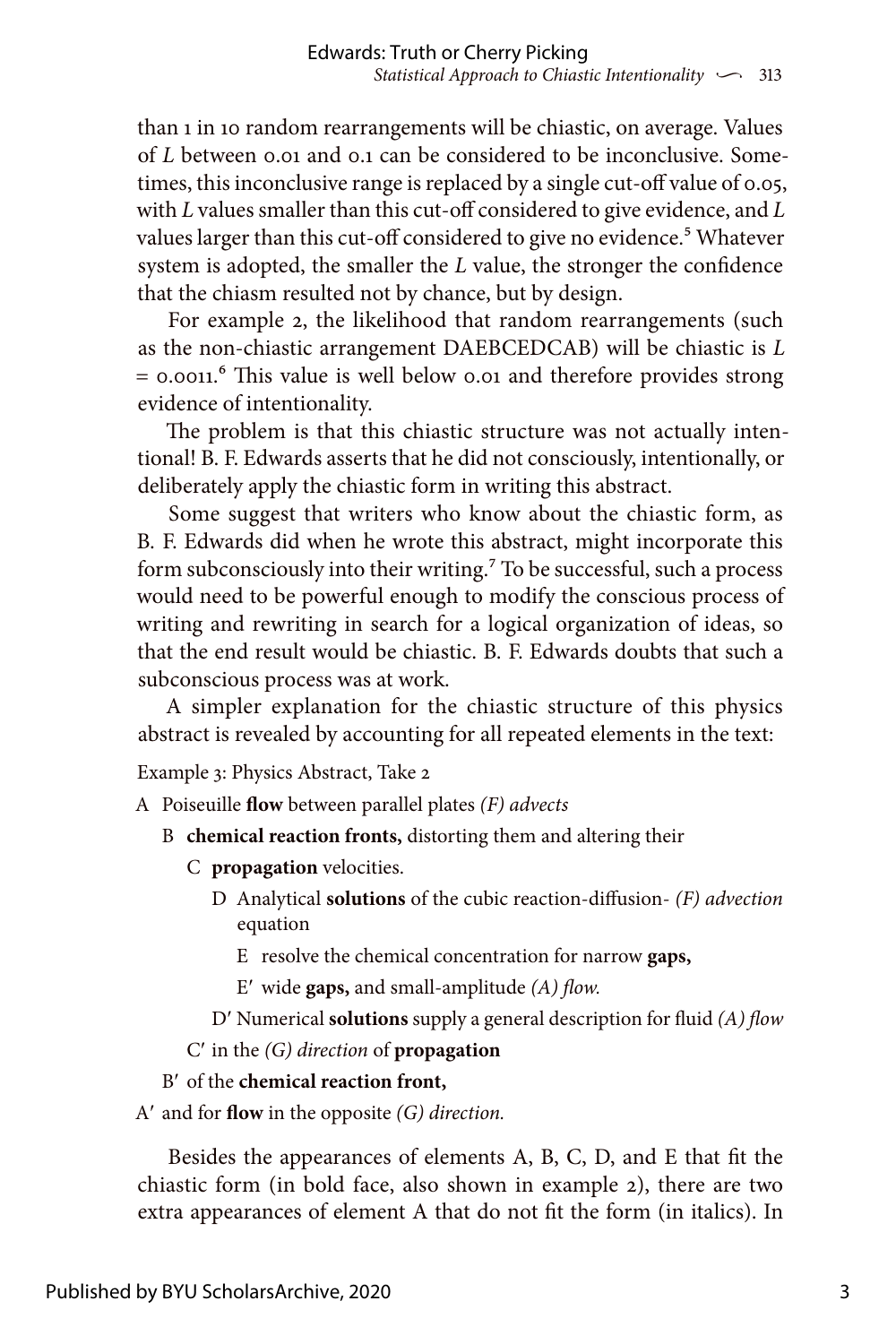addition, there are two other element pairs, F ["advects / advection"] and G ["direction"], that could have participated in the chiastic structure, but do not (also in italics). Thus, in example 3, ten elements fit the chiastic form (five pairs of chiastic elements, in bold face) and six elements do not (in italics). Because of these elements, the case for intentionality for example 3 is less compelling than for example 2.

When the elements that do not fit the chiastic form are included in the statistical analysis, the evidence of intentionality disappears. Because of these elements, example 3 is not simple and its likelihood does not equal *L* = 0.0011 (for example 2). Instead, we must calculate the likelihood that chiastic structure with five elements could appear in random rearrangements of all of the elements in example 3. This calculation gives  $L = 0.044$ .<sup>8</sup> This value falls between 0.01 and 0.1, the inconclusive range, and therefore erases the strong evidence of intentionality drawn from example 2.

Values of *L* that are larger than 0.1 say nothing about intentionality. They do not say whether or not the author applied the chiastic form in composing the text. Statistics cannot *prove* that a chiasm was inadvertent but can provide evidence of intentionality when the likelihood of appearing by chance is below 0.01 and when all repeated elements are included in the analysis.

In the case of the physics abstract, we have more information than statistics can provide. We know that its chiastic structure was inadvertent because its author asserts that it was. And a careful statistical analysis including all repeated elements is consistent with this conclusion.

There is no need to invoke the subconscious mind to explain how chiastic structure with five elements made its way into the physics abstract. Why? Because once all repeated elements are accounted for, this structure has a reasonable likelihood  $(L = 0.044)$  of appearing by chance, that is, of appearing in random arrangements of the words in the abstract. The chiastic structure of the abstract appeared not by design (conscious or subconscious), but by chance. Cherry picking only those elements that fit the form would give a small likelihood  $(L = 0.0011)$  of appearing by chance and strong (but erroneous) evidence of intentionality.

Inadvertent chiastic structure in an INFORMIX-OnLine Database Administrator's Guide Introduction provides another example. Including only the elements that fit the form gives *L* = 0.000000029 for a simple chiasm with nine elements, which would give strong (but erroneous) evidence of intentionality. Correctly including all repeated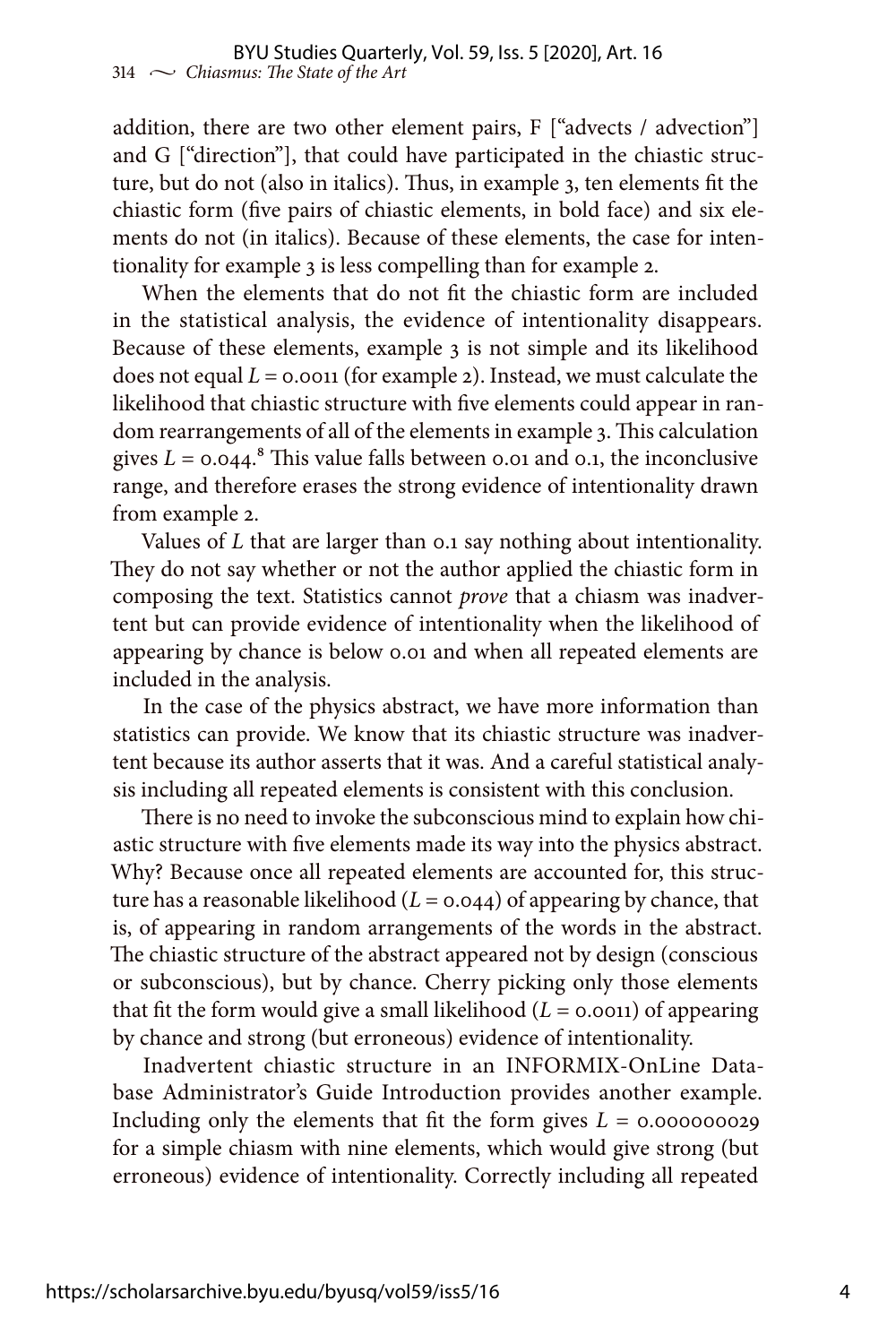elements gives  $L = 0.66$ , which gives no evidence of intentionality.<sup>9</sup> In this example, eighteen elements fit the chiastic form (nine pairs of chiastic elements) and thirty-nine elements do not. It is these extra elements that provide the flexibility needed to easily find chiastic structure with nine elements, which would have been extremely unlikely otherwise.

In our analysis of hundreds of chiasms in various works, we have seen this scenario played out time and time again: Someone proposes a chiastic structure that looks compelling at first glance (like example 2), but closer inspection reveals many repeated elements that do not fit the structure (like in example 3). After accounting for these elements, the evidence of intentionality disappears.

We have never found a chiasm for which the subconscious explanation is necessary.

Some chiasms enjoy strong evidence of intentionality that survives close inspection. Two examples are Lev 24:13–23, a simple chiasm with seven elements and  $L = 0.0000074$ ; and Alma 36:1-30, a simple chiasm with eight elements and  $L = 0.00000049$ .<sup>10</sup>

Our results refute simple rules of thumb that favor intentionality above some minimum number of chiastic elements, such as four or five.<sup>11</sup> Chiasms with large numbers of chiastic elements have small likelihoods of appearing by chance only when the number of elements that do not fit the chiastic form is small or zero.

Enthusiasm for chiasmus has led to the discovery of stunning examples of chiasmus. But this enthusiasm has also produced many chiastic proposals of dubious intentionality. As shown above, accounting for all repeated elements can help to distinguish compelling examples from weak ones. To promote integrity, chiastic analysts should account for all repeated elements in their assessment of each new chiastic discovery.

In conclusion, cherry picking only those elements that fit the chiastic form gives misleading chiastic patterns and meaningless statistical results and can lead to false conclusions regarding intentionality. On the other hand, including all appearances of all repeated literary elements gives truthful chiastic patterns, valid statistical results, and reliable conclusions regarding intentionality.

Boyd F. Edwards is professor of physics at Utah State University, in Logan, Utah. His coauthor and father, W. Farrell Edwards, is professor emeritus of physics at the same institution. Together they have co-authored four articles using statistical analysis to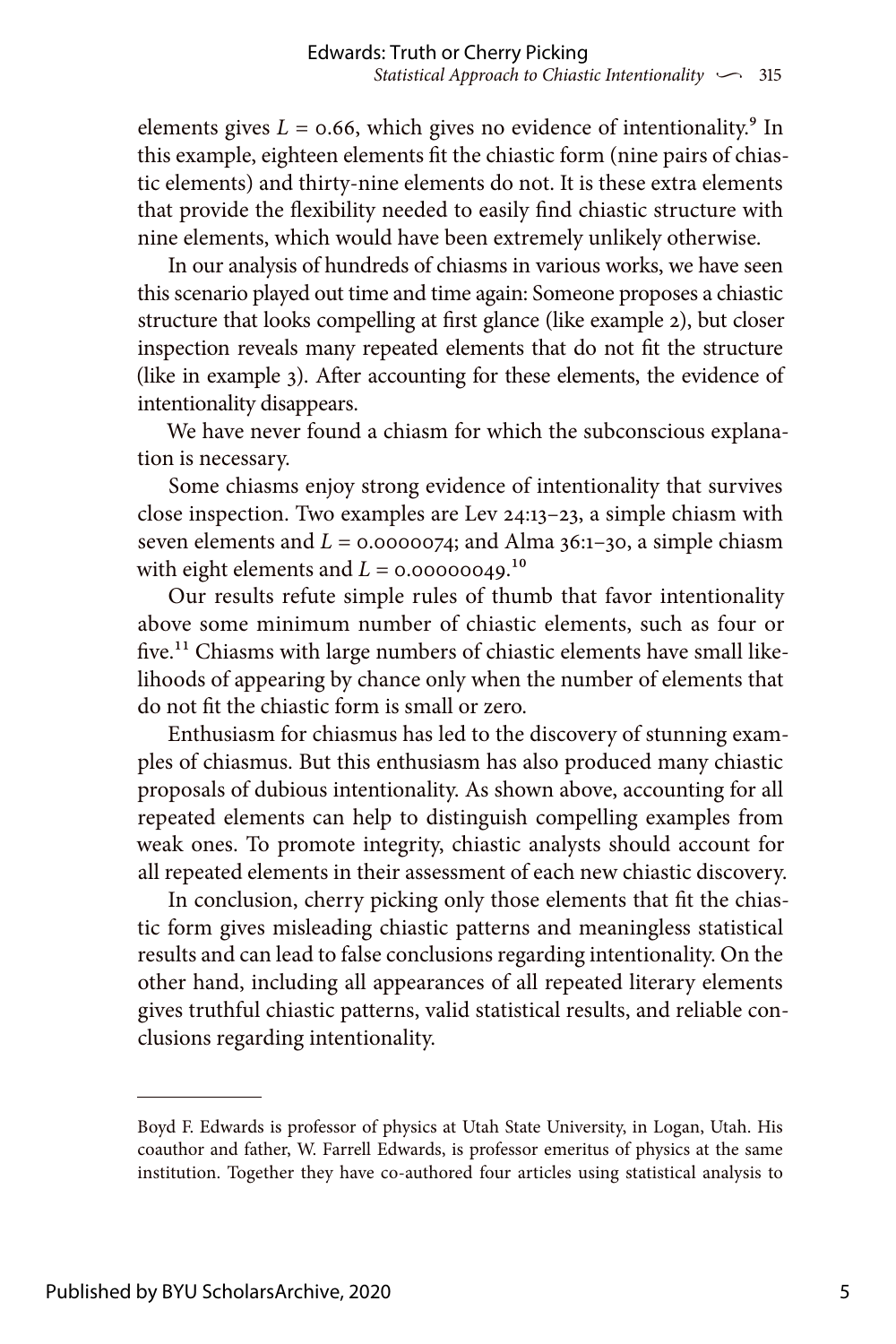evaluate chiasmus: "When Are Chiasms Admissible as Evidence?" (*BYU Studies*); "Does Joseph's Letter to Emma of 4 November 1838 Show That He Knew about Chiasmus?" (Dialogue Paperless, E-paper); "Response to Earl Wunderli's Critique of Alma 36 as an Extended Chiasm" (*Dialogue*); and "Does Chiasmus Appear in the Book of Mormon by Chance?" (*BYU Studies*).

We acknowledge insightful correspondence with David Clark and Stephen Ehat on chiastic intentionality and especially appreciate receiving a copy of Ehat's detailed compendium of writings on criteria for the evaluation of chiasmus.

The work in this paper was presented originally at "Chiasmus: An Open Conference on the State of the Art," held on August 15, 2017 in Provo, Utah.

#### *Notes*

1. John W. Welch and Daniel B. McKinlay, *Chiasmus Bibliography* (Provo, UT: Neal A. Maxwell Institute for Religious Scholarship 1999), [https://publications.mi.byu.edu/book/](https://publications.mi.byu.edu/book/chiasmus-bibliography/) [chiasmus-bibliography/.](https://publications.mi.byu.edu/book/chiasmus-bibliography/)

2. David J. Clark, "Criteria for Identifying Chiasm," *LB* 5 (1975): 63–71; Craig Blomberg, "Structure of 2 Corinthians 1–7," *CTR* 4, no. 1 (1989): 3–20; John W. Welch, "Criteria for Identifying and Evaluating the Presence of Chiasmus," *Journal of Book of Mormon Studies* 4 (Fall 1995): 1–14; Mark J. Boda, "Chiasmus in Ubiquity: Symmetrical Mirages in Nehemiah 9," *JSOT* 71 (1996): 55–69; David P. Wright, "The Fallacies of Chiasmus: A Critique of Structures Proposed for the Covenant Collection (Exodus 20:23–23:19)," *Zeitschrift für Altorientalische und Biblische Rechtsgeschichte* 10 (2004): 143–68.

3. Boyd F. Edwards and W. Farrell Edwards, "Does Chiasmus Appear in the Book of Mormon by Chance?" *BYU Studies* 43, no. 2 (2004): 103–30; Boyd F. Edwards and W. Farrell Edwards, "When Are Chiasms Admissible as Evidence?" *BYU Studies* 49, no. 4 (2010): 131–54.

4. Boyd F. Edwards, "Propagation Velocities of Chemical Reaction Fronts Advected by Poiseuille Flow," *Chaos* 16 (2006): 043106.

5. Anthony Hayter, *Probability and Statistics for Engineers and Scientists* (4th ed.; Boston, MA: Brooks/Cole Cengage Learning, 2012), sec. 8.2, pp. 351, 352; Boyd F. Edwards and W. Farrell Edwards, "When Are Chiasms Admissible as Evidence?" 141.

6. Edwards and Edwards, "Does Chiasmus Appear in the Book of Mormon by Chance?" 115.

7. Clark, "Criteria for Identifying Chiasm," 71–72; Blomberg, "Structure of 2 Corinthians 1-7," 20; Welch, "Criteria for Identifying and Evaluating the Presence of Chiasmus," 12.

8. The value *L* = 0.044 was obtained using a computer program to make ten million random rearrangements of the elements of example 3, with the result that 4.4 percent of these rearrangements show five-element chiastic structure. This is the data entry for this program, and its output:

> Number n of chiastic elements: 5 Number of appearances of each chiastic element: 4, 2, 2, 2, 2 Number m of non-chiastic elements: 2 Number of appearances of each non-chiastic element: 2, 2 Number r of rearrangements: 10000000